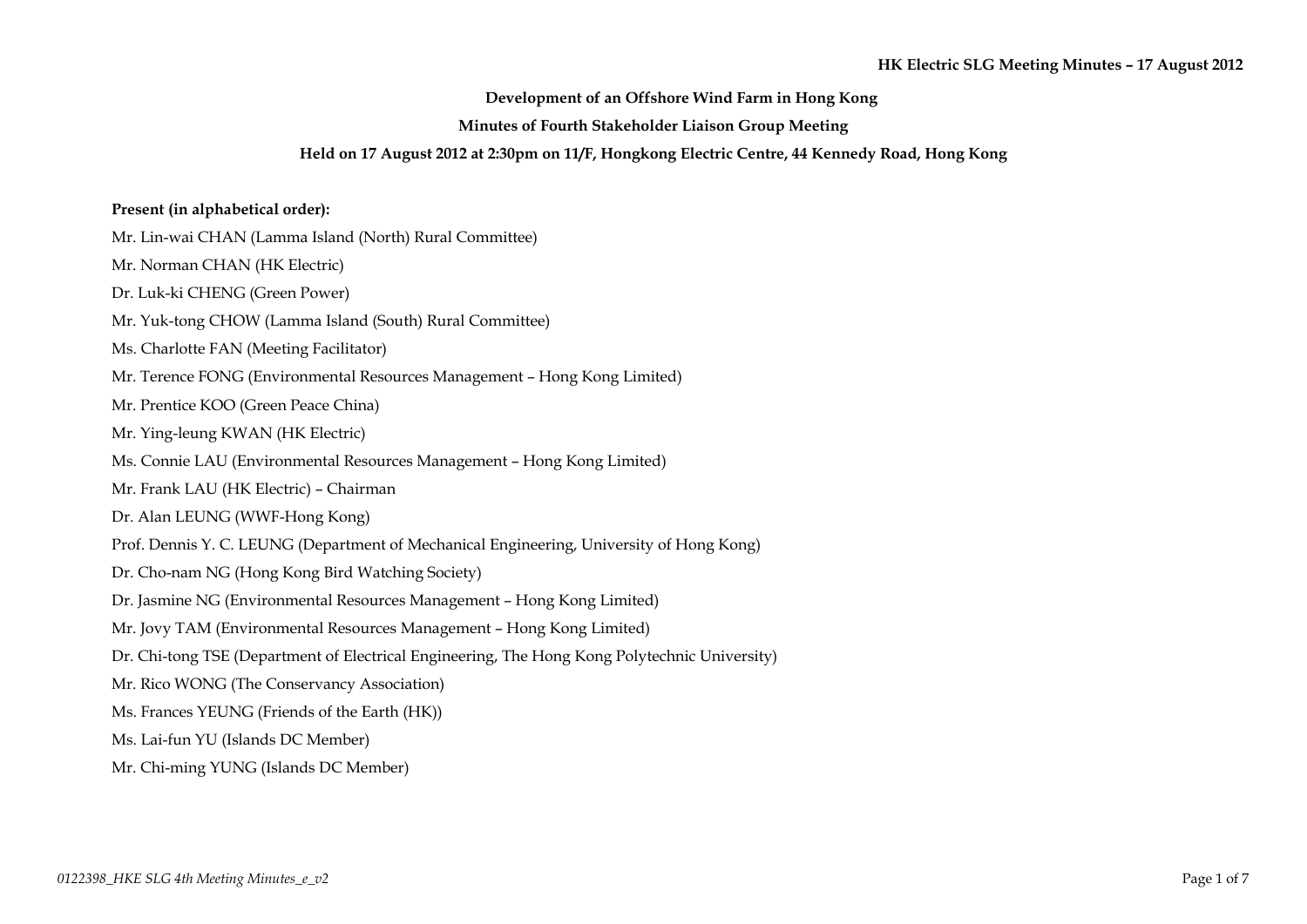### **Absent with apologies:**

Mr. Shup-ng CHAN (Cheung Chau Office of Hong Kong Fishermen's Association)

Mr. Kam-wah LAW (Lamma Fishermen's Association)

Hon. Yung-kan WONG (Legislative Council Member (Functional Constituency – Agriculture and Fisheries))

| Ref.<br>No.    | <b>Issue/Discussion</b>                                                                                                                                                                                                                                                                                                                                                                                                                                                                                                                                                                                                                                                                                                                                                      | Follow-up Actions &<br>Responsibilities                                                                                                                              |
|----------------|------------------------------------------------------------------------------------------------------------------------------------------------------------------------------------------------------------------------------------------------------------------------------------------------------------------------------------------------------------------------------------------------------------------------------------------------------------------------------------------------------------------------------------------------------------------------------------------------------------------------------------------------------------------------------------------------------------------------------------------------------------------------------|----------------------------------------------------------------------------------------------------------------------------------------------------------------------|
| $\mathbf{1}$ . | Chairman Mr. Frank LAU (HK Electric) welcomed all Stakeholder Liaison Group (hereafter referred to as "SLG") members to attend<br>the 4 <sup>th</sup> SLG meeting.<br>Ms. Charlotte FAN (Meeting Facilitator) briefly summarized the meeting agenda which included follow-up actions from the 3rd SLG<br>meeting and the progress of the offshore wind farm project. After the presentation would be a one-hour question and answer<br>session.                                                                                                                                                                                                                                                                                                                              | Meeting minutes to be<br>circulated by Facilitator<br>among all SLG members<br>and agreed and posted on<br>HK Electric's website within<br>one month of SLG meeting. |
| 2.             | The Chairman invited Mr. Jovy TAM (ERM) to report the follow-up actions from the 3rd SLG meeting which included the feasibility<br>of applying Clean Development Mechanism (CDM) for this Offshore Wind Farm Project and a brief introduction on the baseline<br>monitoring methods for the avifauna and marine mammal monitoring of the Project.                                                                                                                                                                                                                                                                                                                                                                                                                            |                                                                                                                                                                      |
| 3.             | Mr. Jovy TAM presented background of the CDM and the eligibility for its application. He concluded that HK Electric's Offshore<br>Wind Farm Project did not fulfill the application requirement of a CDM Project.<br>Mr. TAM proceeded to present the baseline monitoring methods for the avifauna and marine mammal monitoring of the Project.                                                                                                                                                                                                                                                                                                                                                                                                                              |                                                                                                                                                                      |
| 4.             | Regarding the project progress, the Chairman announced that installation of the Wind Monitoring Station (WMS) was completed<br>and the meteorological and oceanographic monitoring campaign had commenced since March 2012 to collect an approximately<br>year-long field data on-site. The Chairman also reported progress of the Fisheries Review and Consultation Committee (FRCC) and<br>stated that the proposals regarding fishery management and artificial reef were approved at the Second FRCC Meeting. Mr. TAM<br>then introduced in detail the fishery management and artificial reef options of the Project.<br>Following Mr. TAM's presentation, Mr. Norman CHAN (HK Electric) introduced the WMS's operation and presented the wind data<br>so far collected. |                                                                                                                                                                      |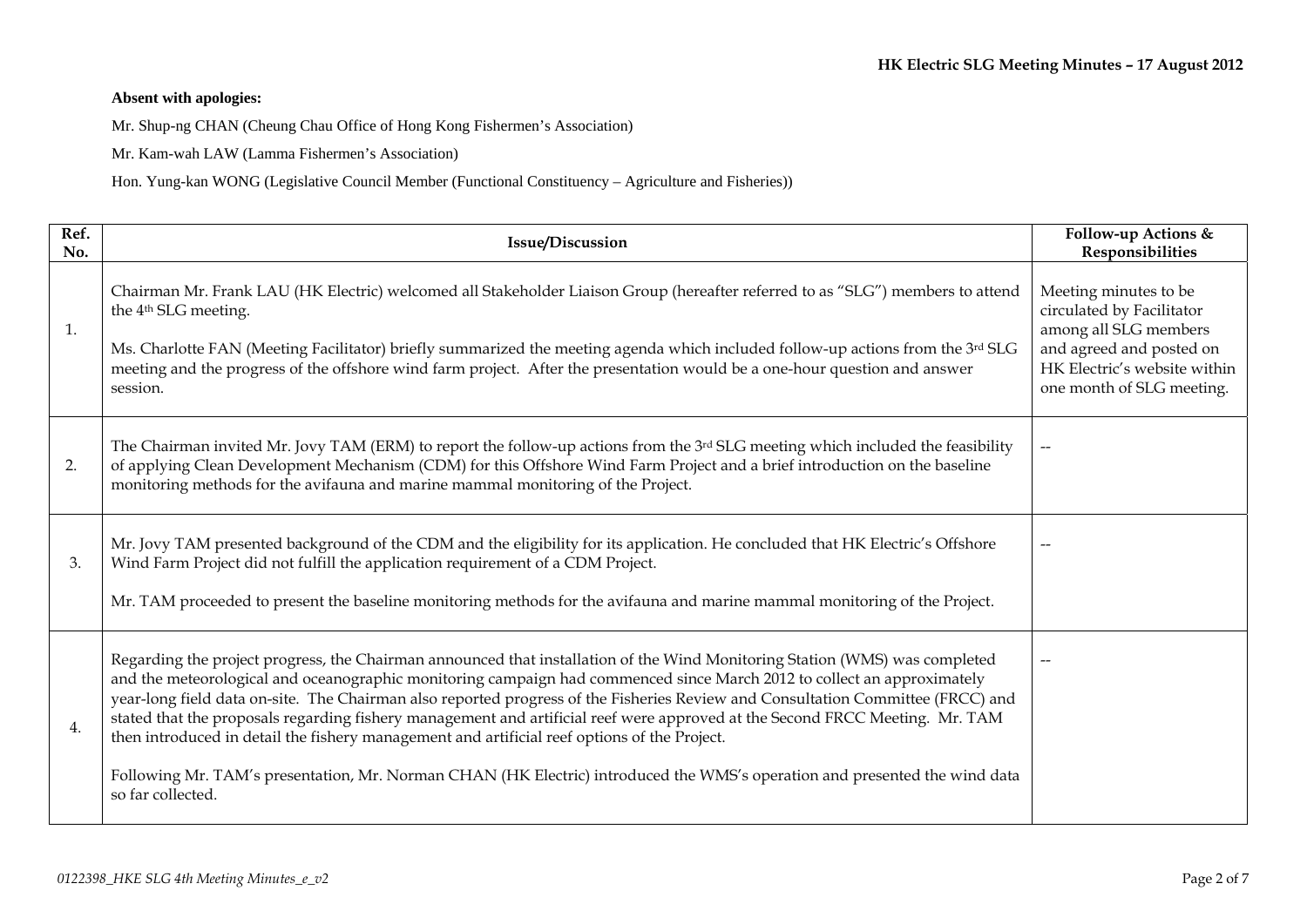| Ref.<br>No. | <b>Issue/Discussion</b>                                                                                                                                                                                                                                                                                                                                                                                                                                                                                                                                                                                                                                                                                                                                                                                                                                                                                                                                                                                                                                                                                                                                                                           | Follow-up Actions &<br>Responsibilities |
|-------------|---------------------------------------------------------------------------------------------------------------------------------------------------------------------------------------------------------------------------------------------------------------------------------------------------------------------------------------------------------------------------------------------------------------------------------------------------------------------------------------------------------------------------------------------------------------------------------------------------------------------------------------------------------------------------------------------------------------------------------------------------------------------------------------------------------------------------------------------------------------------------------------------------------------------------------------------------------------------------------------------------------------------------------------------------------------------------------------------------------------------------------------------------------------------------------------------------|-----------------------------------------|
| 5.          | The Facilitator invited members for questions concerning the Project.                                                                                                                                                                                                                                                                                                                                                                                                                                                                                                                                                                                                                                                                                                                                                                                                                                                                                                                                                                                                                                                                                                                             |                                         |
| 6.          | The Chairman added that HK Electric would arrange personnel to visit the WMS on weekly basis to ensure proper operations of all<br>equipment on board of the WMS. Besides, HK Electric carried out improvement to the WMS to ensure its integrity during typhoon<br>periods.                                                                                                                                                                                                                                                                                                                                                                                                                                                                                                                                                                                                                                                                                                                                                                                                                                                                                                                      |                                         |
| 7.          | A SLG member asked about the data recovery rate of the LIDAR System installed at the WMS.<br>HK Electric replied that the data recovery rate was up to 100%. In addition, the WMS was equipped with mechanical anemometers<br>to ensure the overall data reliability and recovery rate.<br>A SLG member asked the scan height of the LIDAR unit.<br>HK Electric replied that the LIDAR scan heights ranged from approximately 20m to 180m above sea level which had adequately<br>covered the highest and lowest tip heights of the wind turbine rotors.                                                                                                                                                                                                                                                                                                                                                                                                                                                                                                                                                                                                                                          |                                         |
| 8.          | A SLG member asked the implications on the wind farm design in terms of the numbers and capacity of wind turbines as the initial<br>wind data showed that the wind farm output might be higher than that predicted in the EIA Study.<br>The Chairman replied that capacity of the wind farm would maintain at 100MW and the number of wind turbines to be installed<br>would be based on the capacity of individual wind turbine. A higher energy output from wind turbines could imply an additional<br>saving on coal consumptions and hence the associated emissions.<br>Another SLG member asked the selection criteria of wind turbine capacity.<br>The Chairman stated that selection of wind turbines for this Project would be determined by the aviation height restriction imposed<br>by the Civil Aviation Department (CAD) as well as the offshore wind turbine models available in the market. According to CAD's<br>current requirement, the height restriction imposed on this Project was 145m above sea level. In view of this limitation, HK Electric<br>considered it unlikely to select wind turbine models of capacity higher than 3.6MW in order to meet CAD's requirement. |                                         |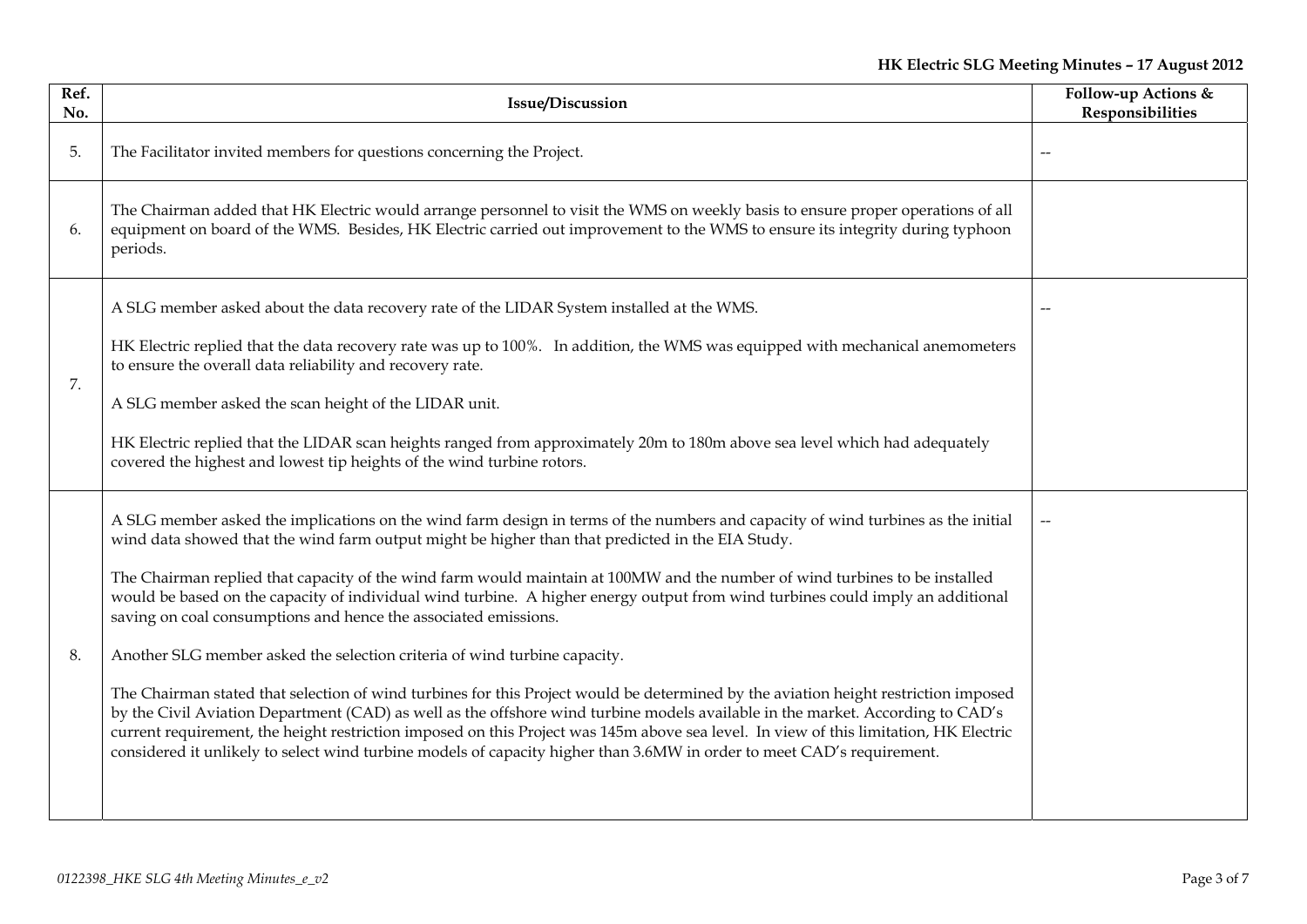# **HK Electric SLG Meeting Minutes – 17 August 2012**

| Ref.<br>No. | <b>Issue/Discussion</b>                                                                                                                                                                                                                                                                                                                                                                                                                                                                                                                                                                                                                                                                                                                                                                                                                                                                                                                                                                                                                                                                                                                                                                                                                                                                                                                                                                                                                                                                                                                                                                                                                                                                                                                                                                                                                                                                                                                                                                                                                                                                                                                                                                                                                                                                                                                                                                                                                                                                                                                                                                                                                   | Follow-up Actions &<br>Responsibilities |
|-------------|-------------------------------------------------------------------------------------------------------------------------------------------------------------------------------------------------------------------------------------------------------------------------------------------------------------------------------------------------------------------------------------------------------------------------------------------------------------------------------------------------------------------------------------------------------------------------------------------------------------------------------------------------------------------------------------------------------------------------------------------------------------------------------------------------------------------------------------------------------------------------------------------------------------------------------------------------------------------------------------------------------------------------------------------------------------------------------------------------------------------------------------------------------------------------------------------------------------------------------------------------------------------------------------------------------------------------------------------------------------------------------------------------------------------------------------------------------------------------------------------------------------------------------------------------------------------------------------------------------------------------------------------------------------------------------------------------------------------------------------------------------------------------------------------------------------------------------------------------------------------------------------------------------------------------------------------------------------------------------------------------------------------------------------------------------------------------------------------------------------------------------------------------------------------------------------------------------------------------------------------------------------------------------------------------------------------------------------------------------------------------------------------------------------------------------------------------------------------------------------------------------------------------------------------------------------------------------------------------------------------------------------------|-----------------------------------------|
| 9.          | A SLG member asked the view of the fisherman groups towards installation of artificial reefs within the voluntary no-take zone.<br>HK Electric replied that the artificial reefs within the voluntary no-take zone mainly come from the scour protection around the<br>wind turbine foundations. For safety of the wind turbines as well as fishing operations, the arrangement to establish a no-take zone<br>within the 50m advisory safety zone around each wind turbine had been discussed and agreed by the fisherman groups at the FRCC<br>meetings. In addition, radars, surveillance cameras and loudspeakers, etc. would be installed in the wind farm area to alert those<br>fishing vessels entering into the advisory safety zones.                                                                                                                                                                                                                                                                                                                                                                                                                                                                                                                                                                                                                                                                                                                                                                                                                                                                                                                                                                                                                                                                                                                                                                                                                                                                                                                                                                                                                                                                                                                                                                                                                                                                                                                                                                                                                                                                                           | $\overline{\phantom{a}}$                |
| 10.         | A SLG member asked if there would be any restriction on fishing methods within the wind farm fishable area.<br>HK Electric replied that the artificial reef programme was still in its preliminary phase. At the moment there was no restriction on<br>the allowable fishing methods within the wind farm fishable area including the artificial reef zones. HK Electric believed that the<br>fishermen would choose the most suitable fishing methods based on their experiences as well as the final design of the artificial reef<br>structures.<br>A SLG member expressed his concerns that certain fishing methods may cause damages to the artificial reef structures and also<br>worried about fishing operations by the non-local vessels.<br>ERM replied that in response to comments raised by the fishery sector during the FRCC meetings, it was decided to deploy artificial<br>reefs within the fishable area of the wind farm so that fishermen could operate in close proximity to the artificial reefs. At the same<br>time fishermen representatives understood that certain fishing methods were not suitable for use at the artificial reef zones. The<br>effects of fishing gear on the artificial reefs would be taken into account when finalizing the artificial reefs design.<br>The Chairman added that fishable artificial reefs would be installed at the northwestern corners of the wind farm. Also, artificial<br>reefs would be deployed in the voluntary no-take area within the 50m advisory safety zone of each wind turbine foundation which<br>was established based on safety concerns. HK Electric would monitor the advisory safety zone (voluntary no-take area) using<br>surveillance cameras and would use loudspeakers to alert those approaching fishing vessels to leave the zone. The artificial reefs<br>installed within the voluntary no-take zone would be of smaller-scale structure and suitable for small fishes to stay and grow up<br>while those at the fishable area would be of a stronger structural design. HK Electric hoped to achieve a balance between the need of<br>fishery sector and conservation by a combination of the two types of artificial reefs. Concerning fishing by non-local vessels, it was<br>considered to be a territory-wide issue beyond the control of HK Electric. During the FRCC meetings, representatives from the<br>Agriculture, Fisheries and Conservation Department (AFCD) had stated that there would be amendments to the legislation aiming<br>to strengthen the control on fishing by non-local vessels within the Hong Kong waters. |                                         |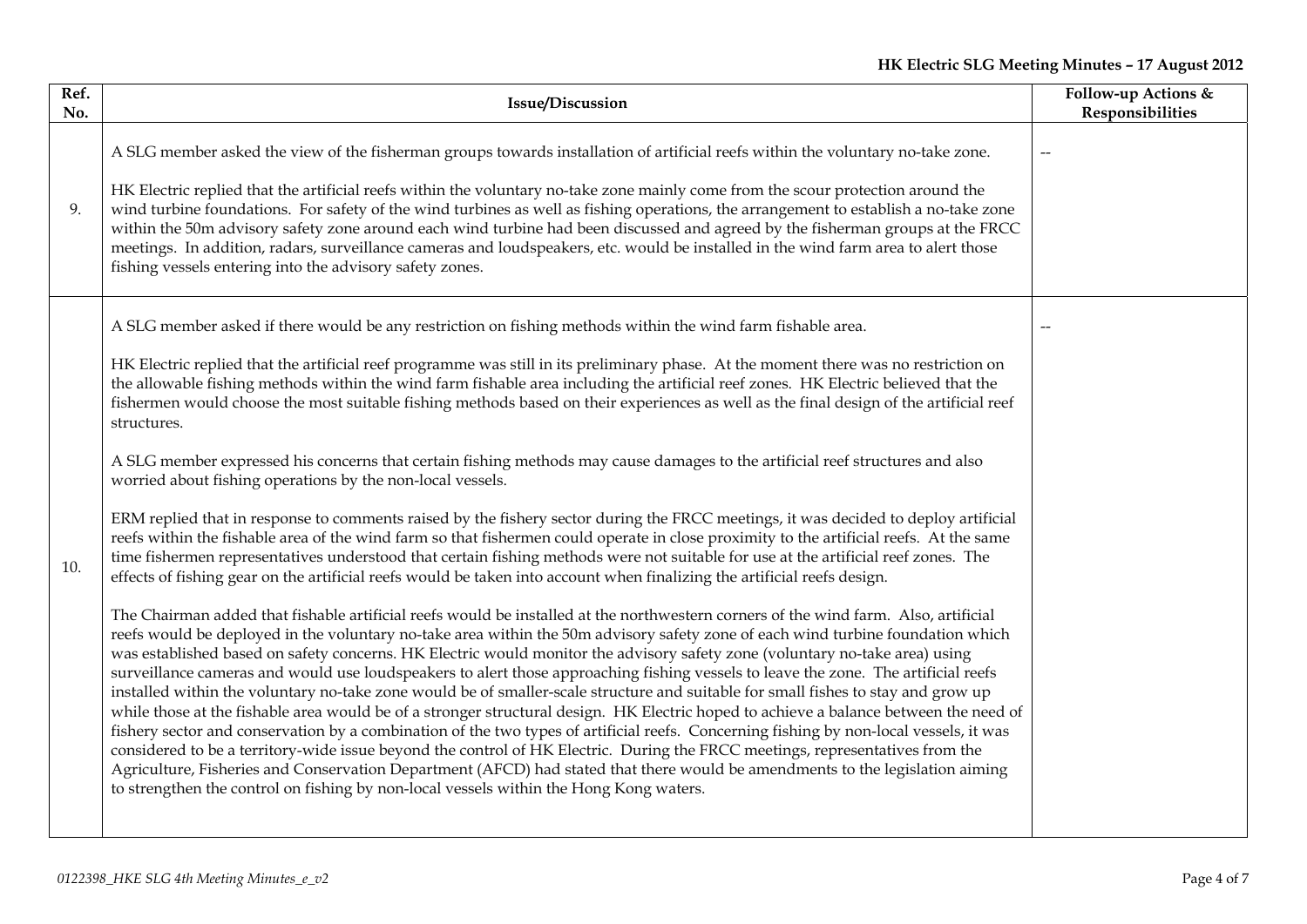# **HK Electric SLG Meeting Minutes – 17 August 2012**

| Ref.<br>No. | Issue/Discussion                                                                                                                                                                                                                                                                                                                                                                                                                                                                                                                                                                                                                                                                                                                                       | Follow-up Actions &<br>Responsibilities |
|-------------|--------------------------------------------------------------------------------------------------------------------------------------------------------------------------------------------------------------------------------------------------------------------------------------------------------------------------------------------------------------------------------------------------------------------------------------------------------------------------------------------------------------------------------------------------------------------------------------------------------------------------------------------------------------------------------------------------------------------------------------------------------|-----------------------------------------|
|             | A SLG member asked about monitoring of the fishing operations within the fishable area and the monitoring of the effectiveness of<br>the artificial reefs.                                                                                                                                                                                                                                                                                                                                                                                                                                                                                                                                                                                             | $\overline{\phantom{m}}$                |
| 11.         | The Chairman replied that a monitoring programme would be implemented in consultation with AFCD to determine the<br>effectiveness of the artificial reefs in enhancing fisheries resources. Within the voluntary no-take zone, HK Electric would alert<br>fishing vessels entering such area to leave due to safety concern. As such, the voluntary no-take zone would be easier to manage<br>and monitor. Different types of artificial reefs would be installed within the voluntary no-take and fishable areas which could<br>enhance the fisheries resources in the area. This would benefit the fishery sector and led to a balance of the sector and wind farm<br>manager roles by implementation of the advisory safety/voluntary no-take zone. |                                         |
| 12.         | A SLG member raised his concern about the risk of spear fishing within the wind farm fishable area.                                                                                                                                                                                                                                                                                                                                                                                                                                                                                                                                                                                                                                                    |                                         |
|             | HK Electric replied that information concerning safety within the wind farm would be released to the public during the<br>development of the Project. Since waters within the fishable area were of same nature as other waters of Hong Kong that HK<br>Electric would have no control on, HK Electric would not be authorized to restrict any diving activities within the fishable area of the<br>wind farm.                                                                                                                                                                                                                                                                                                                                         |                                         |
|             | ERM stated that HK Electric would keep in touch with the fishery sector and release to them information about the artificial reef<br>designs, locations, fish species found and the potential risk of different types of fishing operations within the area.                                                                                                                                                                                                                                                                                                                                                                                                                                                                                           |                                         |
| 13.         | A SLG member asked whether other marine activities would be allowed within the voluntary no-take zone.                                                                                                                                                                                                                                                                                                                                                                                                                                                                                                                                                                                                                                                 |                                         |
|             | The Chairman quoted the concerns raised by HK Electric's marine safety consultant regarding unauthorized access of the wind<br>turbines by leisure craft. HK Electric would impose design on the wind turbine foundation to make it difficult for the public to scale<br>the wind turbine structure from leisure crafts. HK Electric would also use loudspeakers to advise the public leaving the advisory<br>safety zone if they had entered. The effects of other marine activities to the wind turbines were of low concern.                                                                                                                                                                                                                        |                                         |
| 14.         | A SLG member asked who would be responsible if the artificial reef was damaged.                                                                                                                                                                                                                                                                                                                                                                                                                                                                                                                                                                                                                                                                        |                                         |
|             | The Chairman pointed out that HK Electric would discuss with AFCD and the Marine Department about the monitoring<br>programme of the artificial reefs and would then consider employing Contractor to implement such monitoring programme.<br>Generally, the public would access the artificial reefs for the fishery resources and it was unlikely that they would intentionally<br>damage the artificial reefs.                                                                                                                                                                                                                                                                                                                                      |                                         |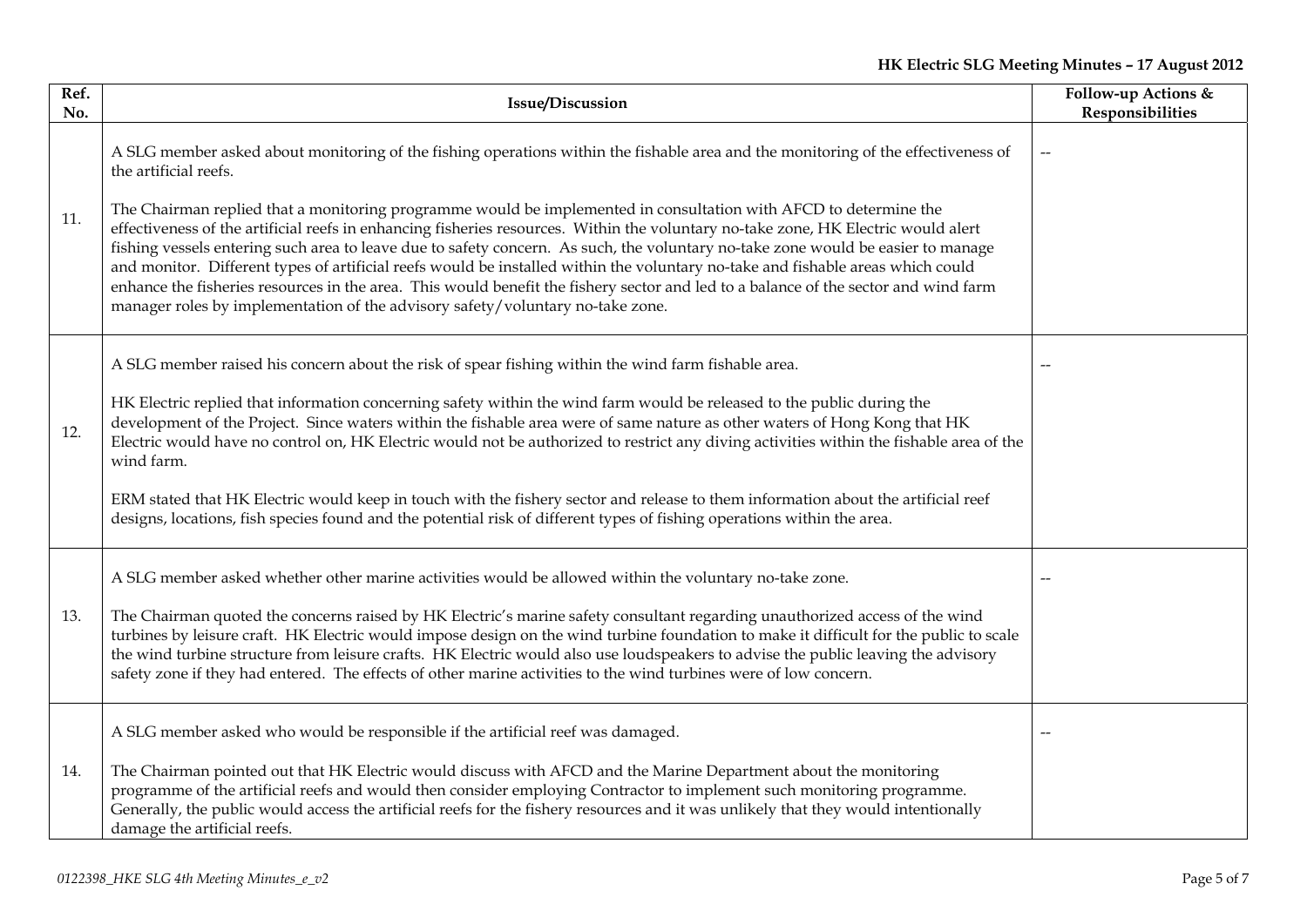| Ref.<br>No. | <b>Issue/Discussion</b>                                                                                                                                                                                                                                                                                                                                                                                                                                                                                                                                                                                                                                                                                                                                                                                                                                                                                                                                                                                                                                                                                                                                  | Follow-up Actions &<br>Responsibilities |
|-------------|----------------------------------------------------------------------------------------------------------------------------------------------------------------------------------------------------------------------------------------------------------------------------------------------------------------------------------------------------------------------------------------------------------------------------------------------------------------------------------------------------------------------------------------------------------------------------------------------------------------------------------------------------------------------------------------------------------------------------------------------------------------------------------------------------------------------------------------------------------------------------------------------------------------------------------------------------------------------------------------------------------------------------------------------------------------------------------------------------------------------------------------------------------|-----------------------------------------|
|             | The SLG member also asked whether it was possible to extend and advance the baseline avifauna monitoring to more than 1 year<br>and the kind of piling method to be used for the Project.<br>The Chairman understood the Green Groups would like to collect baseline data for a longer period. However, the wind farm<br>development and its associated expenditure were under the supervision by the Environment Bureau. As the Project was still in its<br>feasibility study stage, it would be difficult to get approval from the HKSAR Government for extending and advancing the baseline<br>avifauna survey. It would only be possible to consider extending/advancing the baseline survey after the Project had been<br>approved by the HKSAR Government. Regarding the piling method, HK Electric had employed Consultant to investigate the<br>suitable piling methods for the Project considering the sediment characteristics, water current and water depth of the wind farm<br>area. It was estimated that the piling method could be confirmed by end of 2012. Gazette for the wind farm site investigation would<br>commence by end 2012. |                                         |
| 15.         | A SLG member asked the possibility of using suction cans for piling works of the Project.<br>The Chairman replied that the feasibility of using suction cans for this Project would be one of the investigations to be reviewed by<br>the Consultant. The Chairman also pointed out that the scale of suction cans would be comparatively large since the marine mud<br>density in Hong Kong was generally low. As such, three piles would be required for each wind turbine if suction cans were to be<br>adopted, and the diameter of each pile was anticipated to range from 15 to 20m. The cost-effectiveness and any implication to the<br>project programme on using suction cans would need to be reviewed.<br>The Chairman also added that the piling operation would avoid the breeding season of finless porpoises in order to prevent any<br>potential impact to them.                                                                                                                                                                                                                                                                        |                                         |
| 16.         | A SLG member raised whether it would be possible to use floating foundation.<br>The Chairman replied that HK Electric would be open to consider different foundation types for the Project. However, floating<br>foundation was understood to be adopted in deep water areas. The water depth at the proposed wind farm site ranged from 17 to<br>22m and as such the use of monopile would believe to be more suitable.                                                                                                                                                                                                                                                                                                                                                                                                                                                                                                                                                                                                                                                                                                                                 |                                         |
| 17.         | A SLG member asked how many personnel would be stationed at the WMS and whether there were any fire safety measures.<br>HK Electric replied that the WMS was normally unmanned except during routine maintenance. The WMS would also be under<br>continuous monitoring by guard boats on a 24-hour basis. Fire extinguishers were provided on the WMS.                                                                                                                                                                                                                                                                                                                                                                                                                                                                                                                                                                                                                                                                                                                                                                                                   |                                         |